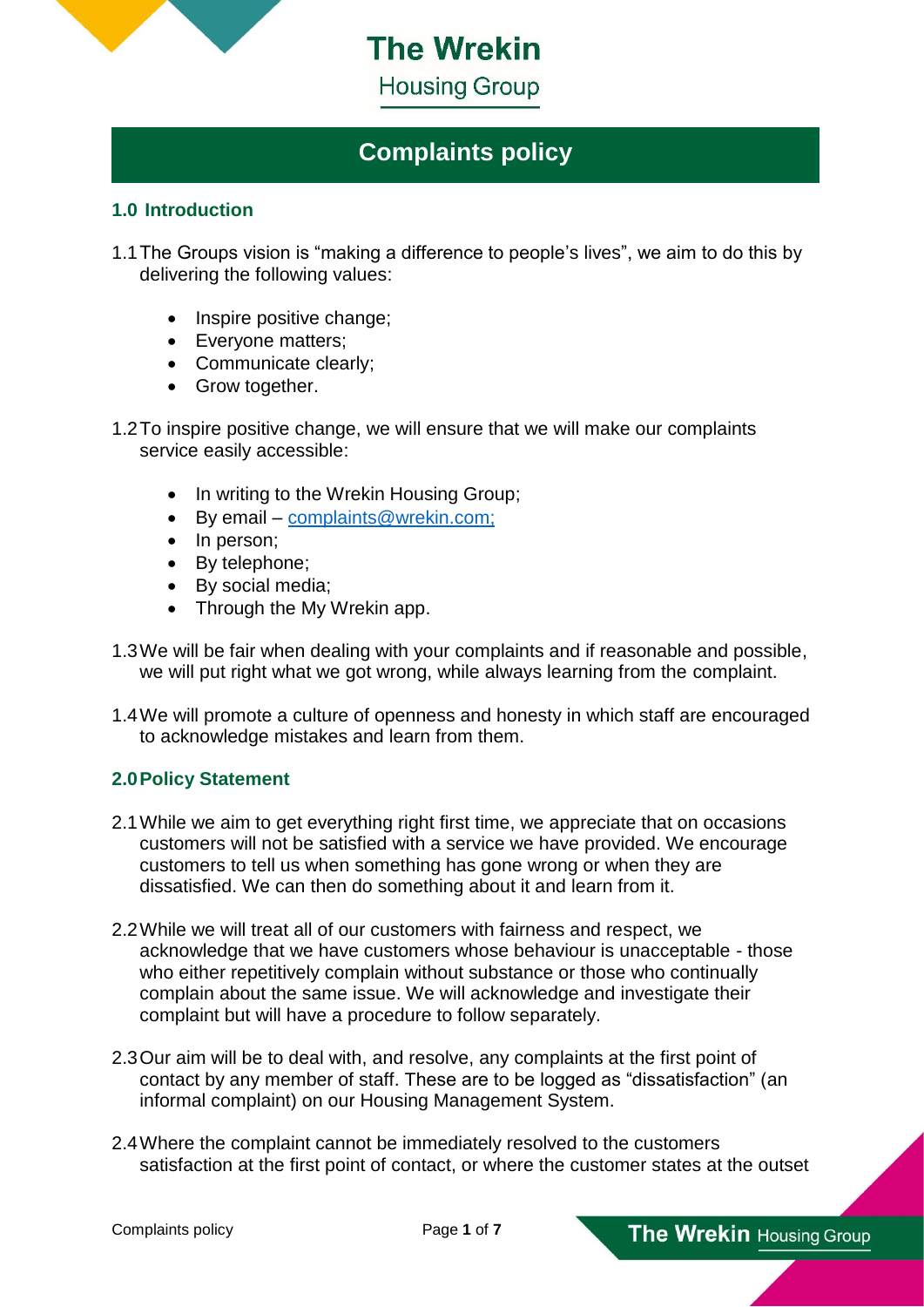

that they wish to make a formal complaint, the complaint will be logged as a Stage 1 complaint and will be fully investigated by the relevant manager.

2.5When a complaint within the care setting service is raised out of normal working hours, the on-call manager should be notified. The on-call manager, dependant on the nature and severity of the complaint, will alert the Registered Manager or Nominated Individual. The complainant should be reassured of the action that is going to be taken and written confirmation will follow in accordance with the normal complaints process.

## **3.0Policy Scope**

- 3.1This policy covers all complaints received by:
	- Wrekin housing Group tenants or prospective tenants, residents, leaseholders, service users or their advocates and stakeholders;
	- The general public:
	- Former tenants or service users within 12 months of ending their tenancy or service with the Group;
	- Anonymous complaints will be dealt with in the same manner as any other complaint even though we are unable to correspond with the complainant.
- 3.2The regulatory bodies for Housing Associations are the Regulator of Social Housing (RSH) and the Housing Ombudsman Service. The Regulatory body for Care services is the Care Quality Commission (CQC).

#### **4.0 Definitions**

4.1We will define a complaint as the following but understand that not all complaints can be described in the same way:

'A complaint is an expression of dissatisfaction, however made. It could be about the standard of a service provided or lack of action by the organisation, its own staff, or those acting on its behalf, affecting an individual resident or group of residents'.

4.2The following are excluded from the general Groups complaints policy;

- A complaint by an employee about any matter relating to their employment;
- A complaint already under investigation, or already investigated (unless there is new evidence);
- The issue giving rise to the complaint occurred over six months ago. Where the problem is a recurring issue we should consider any older reports as part of the background to the complaint;
- A complaint relating to anti-social behaviour where a case has not been opened and investigated - not about the service that has been received;
- A complaint that is being dealt with through the Leasehold Tribunal in relation to service charges;
- A complaint by a responsible / regulatory body;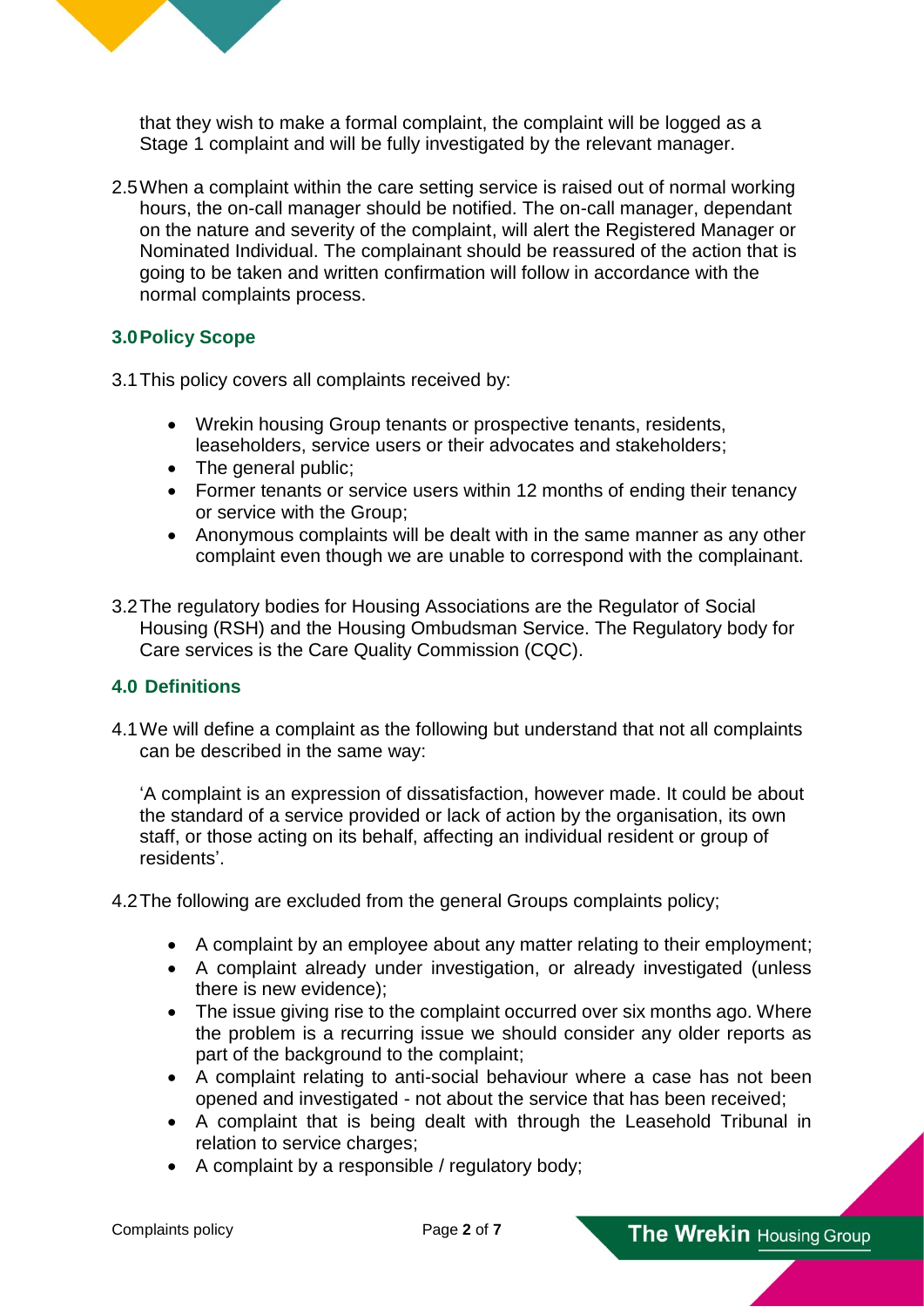

- A complaint arising out of the alleged failure to comply with a request for information under the Data Protection Act and the Freedom of Information Act 2000;
- A complaint that does not relate to our services.
- 4.3Where a person makes a complaint on behalf of a person who lacks capacity within the meaning of the Mental Capacity Act 2005, the Group must be satisfied that the representative is conducting the complaint in the best interests on whose behalf that the complaint has been made.
- 4.4Complainants will not be discriminated against or victimised. In particular, peoples care and treatment will not be affected if they make a complaint, or if somebody complains on their behalf.

## **5.0Roles and Responsibilities**

- 5.1**Designated Complaints Officer(s) (DCO)** will be responsible for ensuring that all complaints are managed within this policy and that the organisation meets the Housing Ombudsman's Complaints Handling Code or the complaint handling requirements of the CQC or Local Authority. The DCO will be the contact point between the organisation and the relevant regulatory body, ensuring that all timescales are met for the provision of information.
- 5.2**Service Managers** will be responsible for investigating and resolving complaints within their area, as well as implementing any resolutions resulting from complaints or improvements generated by learning from complaints.
- 5.3**Senior Managers** will be responsible for reviewing a complaint if the customer is unhappy with the initial resolution (stage 2) and being part of a Complaints Panel Hearing.
- 5.4**Heads of Service** will be responsible for ensuring that a quality complaints service is provided within their area and that complaints are used to learn from, and improve service delivery.
- 5.5**The Executive Directors** will be responsible for approving the Group's Complaints Policy, ensuring compliance with the Complaint Handling Code and convening and chairing Complaints Panel hearings, which will also include a tenant representative.
- 5.6**The Tenants Panel** is a designated Tenants Panel approved by the Housing Ombudsman Scheme and as such can refer complainants to the Housing Ombudsman under the democratic filter.
- 5.7The Group will act in accordance with Regulation 20: Duty of Candour in respect of complaints about care and treatment that have resulted in a notifiable safety incident.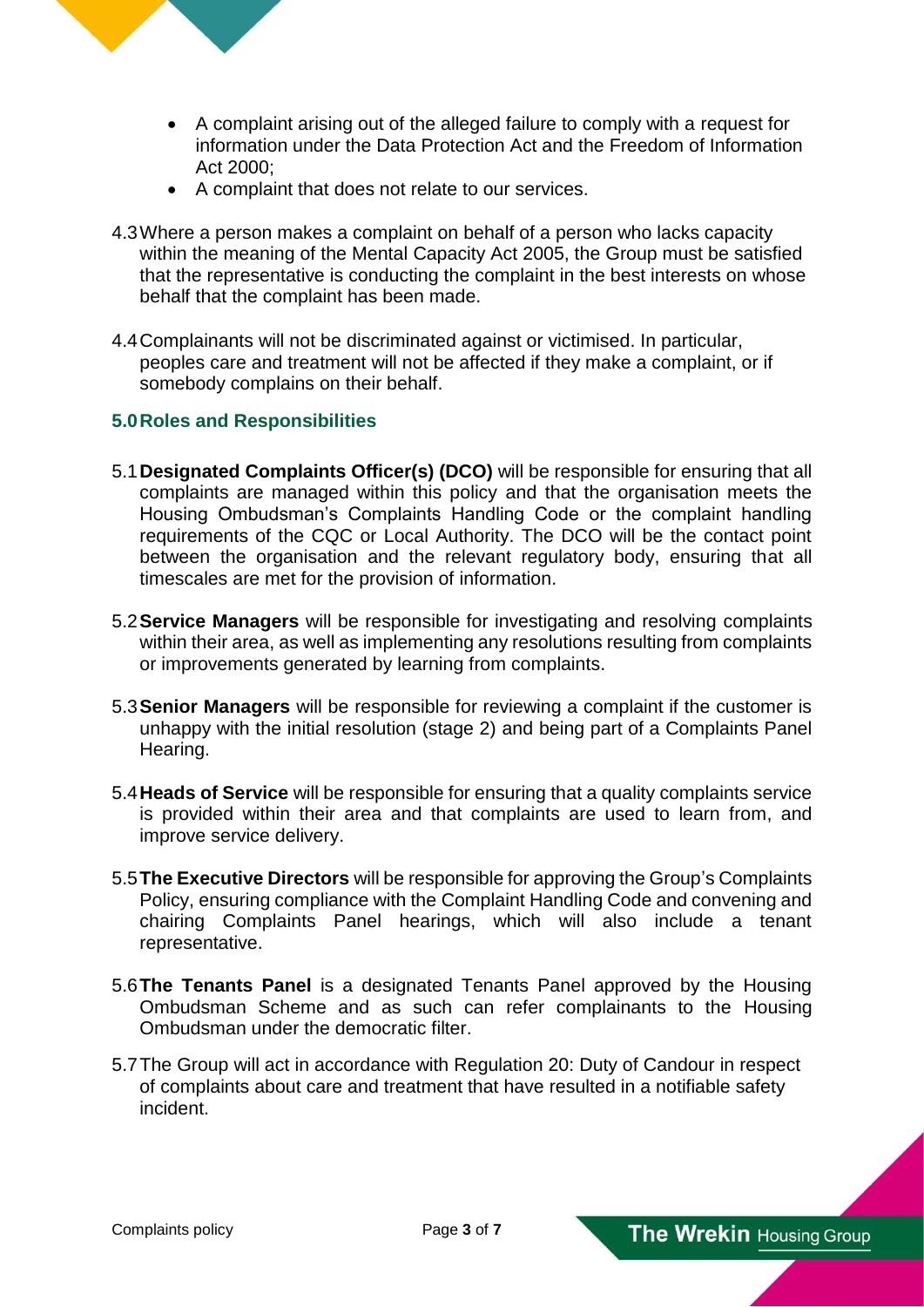

5.8Consent and confidentiality will not be compromised during this complaints process unless there are professional or statutory obligations that make this necessary, such as safeguarding.

## **6.0Housing, Care & Support and other services**

- 6.1The emphasis will always be on the resolution for the customer. When the complaint is resolved we will investigate how it happened and improve or implement changes to the service if it is necessary or reasonable to do so. We will report on any changes to service through our website and to our scrutiny panels.
- 6.2If the complaint requires further investigation it should be resolved within 5 working days. If it will take longer to investigate, we will let the customer know why and when it should be resolved.
- 6.3The Group will provide an escalation process which ends in the Complaints Panel, made up of a Senior Manager, Director and a Customer Voice Panel member. Throughout the process the emphasis will continue to be on a local resolution for the customer. We will ensure that the customer is aware of the relevant regulatory body for the area of service they are complaining about through the complaints process.
- 6.4There are 3 formal stages in the complaints process for the Wrekin Housing Group:

## **Stage 1 – Initial resolution by Service Manager with 5 Working days Stage 2 – Senior Manager review resolution, within 10 working days\* Stage 3 – Complaints Panel: at an agreed date between both parties\*\***

\*The complainant has 14 days to request an appeal about their initial resolution if they are unhappy.

\*\*In some instances, we may feel that the Complaints Panel will have no bearing on the complaint and will advise the complainant to go directly to the Housing Ombudsman or local authority (care related). Our complaints process will end at this stage.

- 6.5Following completion of this process, if the complainant remains dissatisfied with the outcome, they will be able to appeal to the Housing Ombudsman Service, through its approved process. If the complaint is care related they can appeal to their local authority.
- 6.6Where a complaint is received which is already being investigated as a serious untoward incident or a safeguarding matter, the response should be based on the result of these investigations and co-ordinated within these processes. The outcome and subsequent actions of any investigation will be notified to the complainant, although full disclosure may not be possible depending on the circumstances and considering matters of confidentiality.
- 6.7Information about the Group's complaints processes will be available on the website or on request.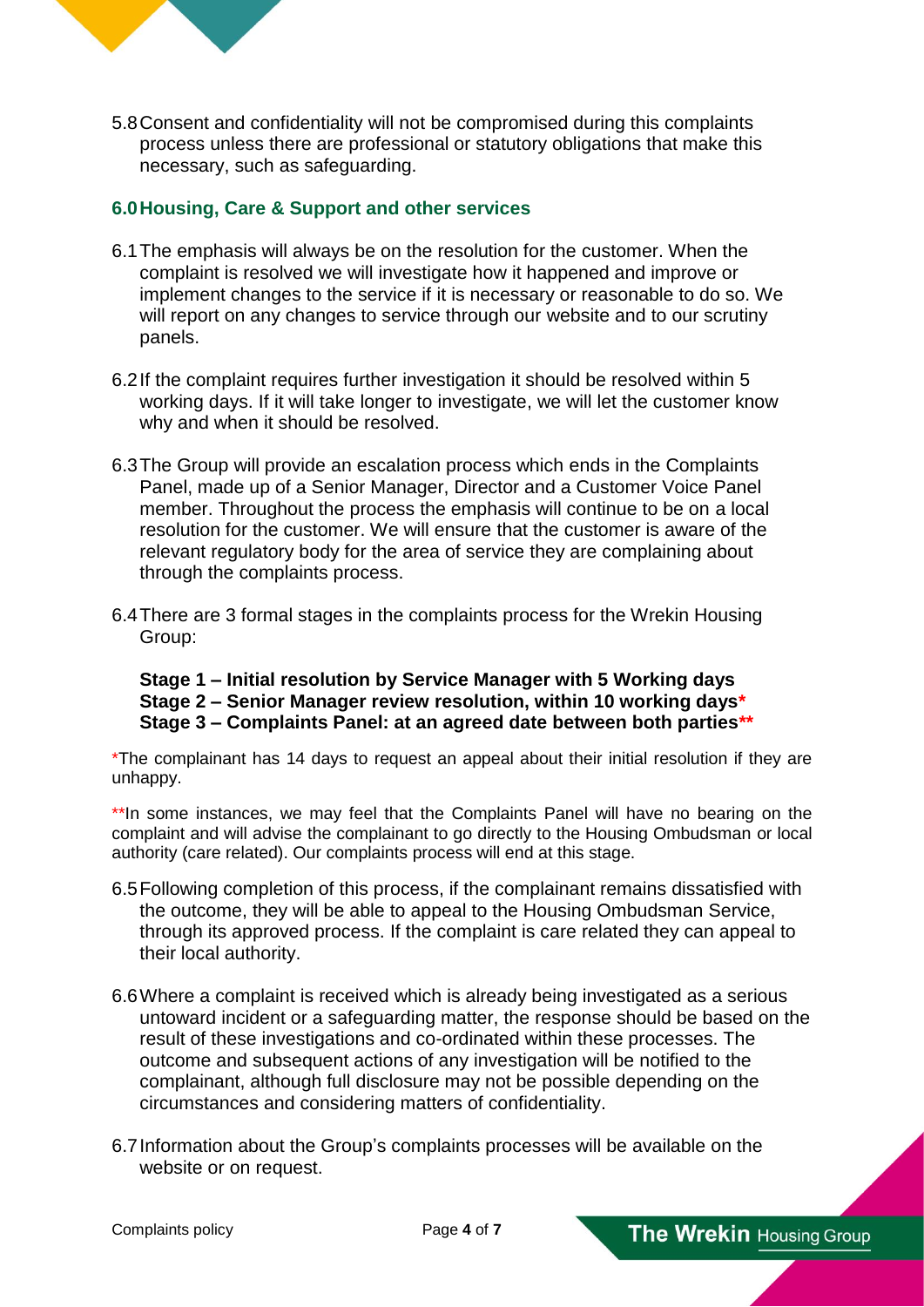

- 6.8At every stage of the Group's complaints procedure, we will inform customers who remain unhappy with the resolution of the escalation process to the next stage. At which ever point we close our complaints process we will notify the customer, and ensure they are aware of the details for the relevant regulatory body for the area of service they are complaining about
- 6.9Where there is a complaint regarding the Right to Repair, we will acknowledge the complaint and resolve under the Right to Repair legislation.
- 6.10 Where a complaint includes a claim for compensation, it will be dealt with as a claim for compensation under the Group's Compensation policy. This does not include gestures of goodwill.

#### **7.0Learning from complaints**

- 7.1Wherever possible we will learn from the cause and outcomes of individual complaints and the trends in both formal and informal complaints in order to improve service delivery to the customer and generate value for money.
- 7.2Wider learning and improvements from complaints will be reported to residents, managers and staff. Feedback will regularly be provided to tenant scrutiny panels, and through the Executive Management Group (EMG) to the Board, alongside scrutiny of the Ombudsman's annual landlord performance report. Performance and outcomes will also be included within the Annual Report.
- 7.3An annual self-assessment against the Complaint Handling Code will be carried out and agreed by EMG and the Board.

#### **8.0 Complaints to other bodies**

- 8.1Where a complaint is made direct to regulatory body such as the Housing Ombudsman scheme, the customer will be informed that the Group's complaints process needs to be followed first. Where a complaint has completed the Group's complaints process and the regulatory body request information, this will be dealt with by the Customer Feedback & Engagement team.
- 8.2The Nominated Individual is responsible for providing the following details to the CQC when requested to do so and by no later than 28 days, beginning on the day after receipt of the request:
	- A summary of complaints made under such complaints system;
	- Responses made by the registered person to such complaints and any further correspondence with the complainants in relation to such complaints;
	- Any other relevant information in relation to such complaints as CQC may request.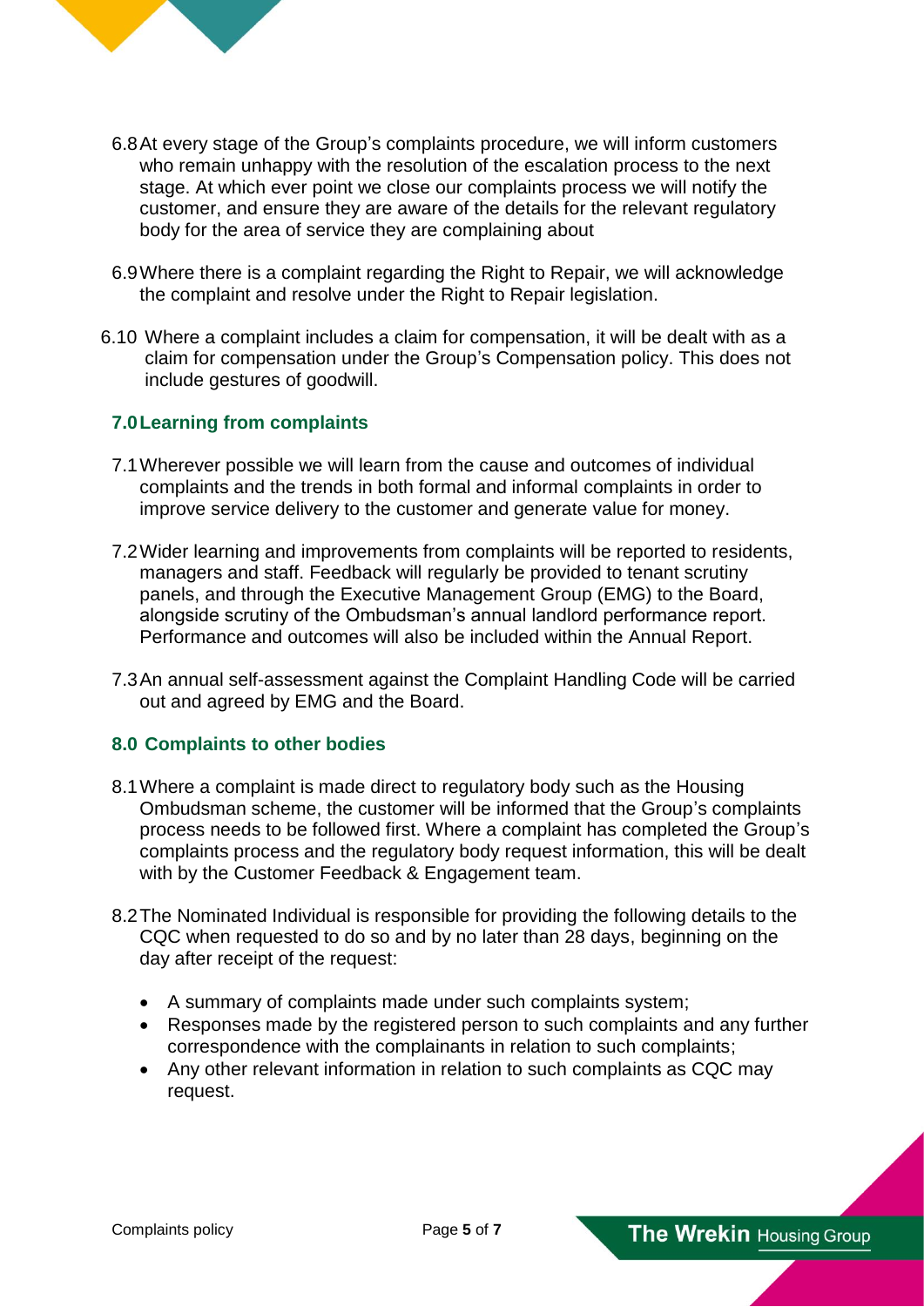

## **9.0Disciplinary or criminal issues**

9.1As with serious incidents and safeguarding matters, it may not be possible to follow the normal complaints process if a complaint results in the disciplinary process being invoked and / or a referral to the police in the case of a criminal act being alleged.